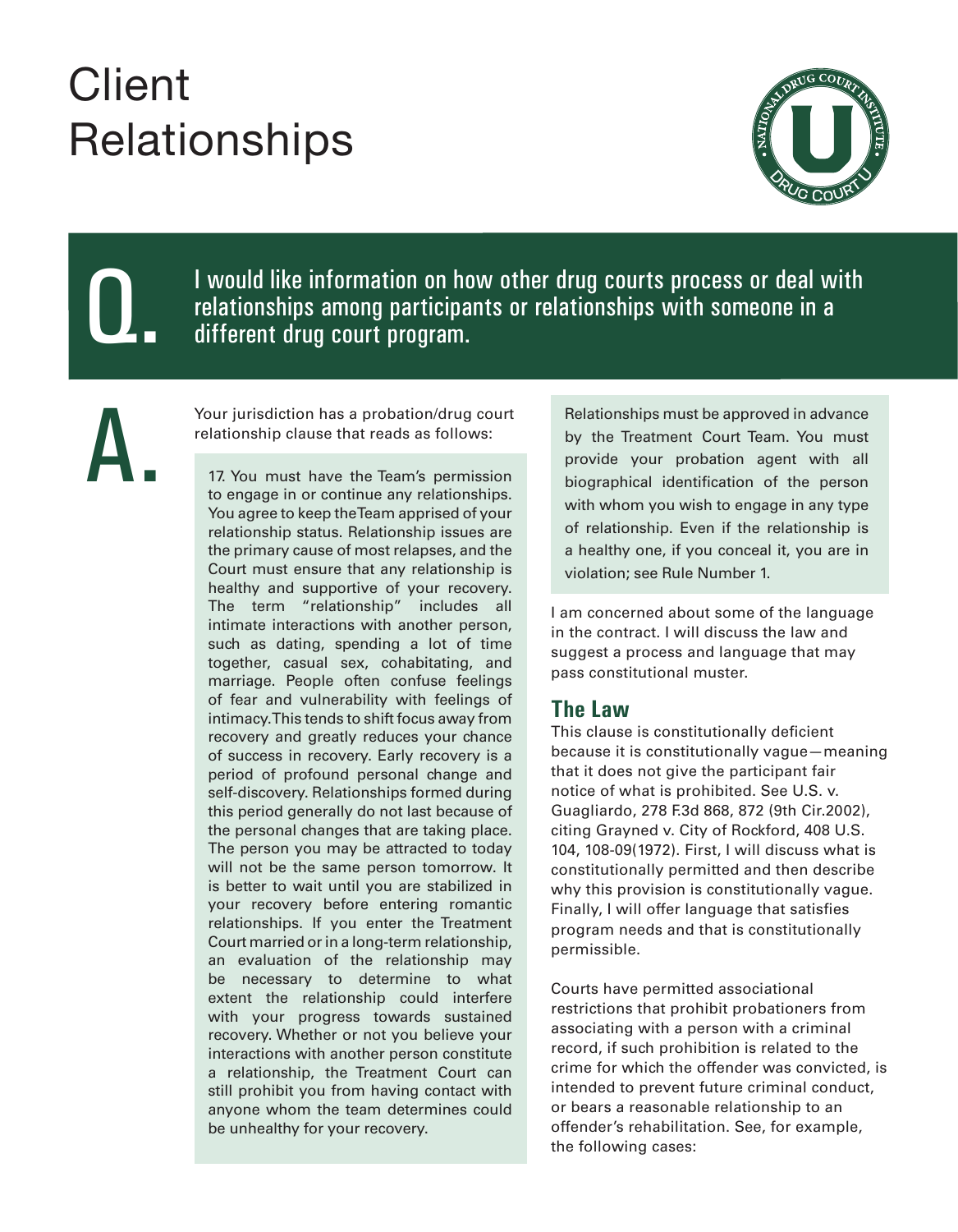#### **Client** Relationships



- State v. Allen, 370 S.C. 88, 634 S.E.2d 653 (2006)
- State v. Hearn, 128 P.3d 139, 139 (Wash. Ct. App. 2006) (prohibiting association with drug users or dealers is constitutional)
- Malone v. State 2012 Ark. App. 280, (Ark App. 2012) (The court said Malone had previously been afforded leniency and ordered to drug court. As a condition of that sentence she was prohibited from consorting with felons. However, as the trial court noted, after completing the alternative program, she once again involved herself with known felons. The court then concluded that because "she put herself back in a position to be involved with people that she was already trained and educated on through Drug Court not to be with . . . she does not earn the right to get a probationary sentence.")
- Andrews v. State, 623 S.E.2d 247, 247 (Ga. Ct. App. 2005) (restricting a drug court participant from associating with drug users and dealers)

Of course, such contact cannot be merely incidental. See Arciniega v. Freeman, 404 U.S. 4, 4, 92 S.Ct. 22, 30 L.Ed.2d 126 (1971) (per curiam).

Similarly, courts have found constitutional restrictions on sexual relations permissible to prevent recidivism and/or to promote rehabilitation. The Constitution does protect the right to enter into and maintain certain intimate relations when those are attendant to the creation and continuation of a family marriage. Roberts v. United States Jaycees, 468 U.S. 634\*634 609, 617-18, 104 S. Ct. 3244, 82 L.Ed.2d 462 (1984) states that impediments to nonmarital romantic relationships are permissible provided they withstand rational basis scrutiny. A probationer's right to engage in a nonmarital romantic relationship is not a fundamentally protected right encompassed by due process. See the following cases:

- Stevens v. Holder, 966 F.Supp.2d 622, 633-38, (E.D. Va. Aug. 16, 2013) (declining to find that a fundamental right exists with respect to a nonmarital relationship devoid of any familial ties)
- Plummer v. Town of Somerset, 601 F. Supp. 2d 358, 366 (D. Mass. 2009) (refusing to extend constitutional protection to the right to an intimate association outside the bounds of marriage or a civil union because "[i]t is impossible to draw a principled line demarcating the point . . . at which a romantic attraction is transformed from a dalliance into a prospective union worthy of constitutional protection")

Here there is a legitimate rational basis that would permit a proper prohibition of intimate relationship—both parties have criminal records and are on probation, and the potential exists for enabling behavior and relapse into drug use. However, it is the language used in the prohibition that is problematic. What is a "sexual relationship," and what is an "inappropriate relationship"? For instance, in State v. Galanes, 2015 VT 80, 124 A.3d 800 (2015), the court found the term "sexual relationship" ambiguous, because it appeared to require more than one incident of carnal relations but was unbounded in what was meant by relationship. Compare this with the following cases:

- State v. Sauls, 106 P.3d 659, 662 (Or. Ct. App. 2005) (noting that term "sexual relationship" is ambiguous in some contexts, but not where the sexual relationship was of two years' duration)
- Welch v. Commonwealth, 628 S.E.2d 340, 343 (Va. 2006) (observing that "vague terms, such as 'sexual relationship,' invite speculation")